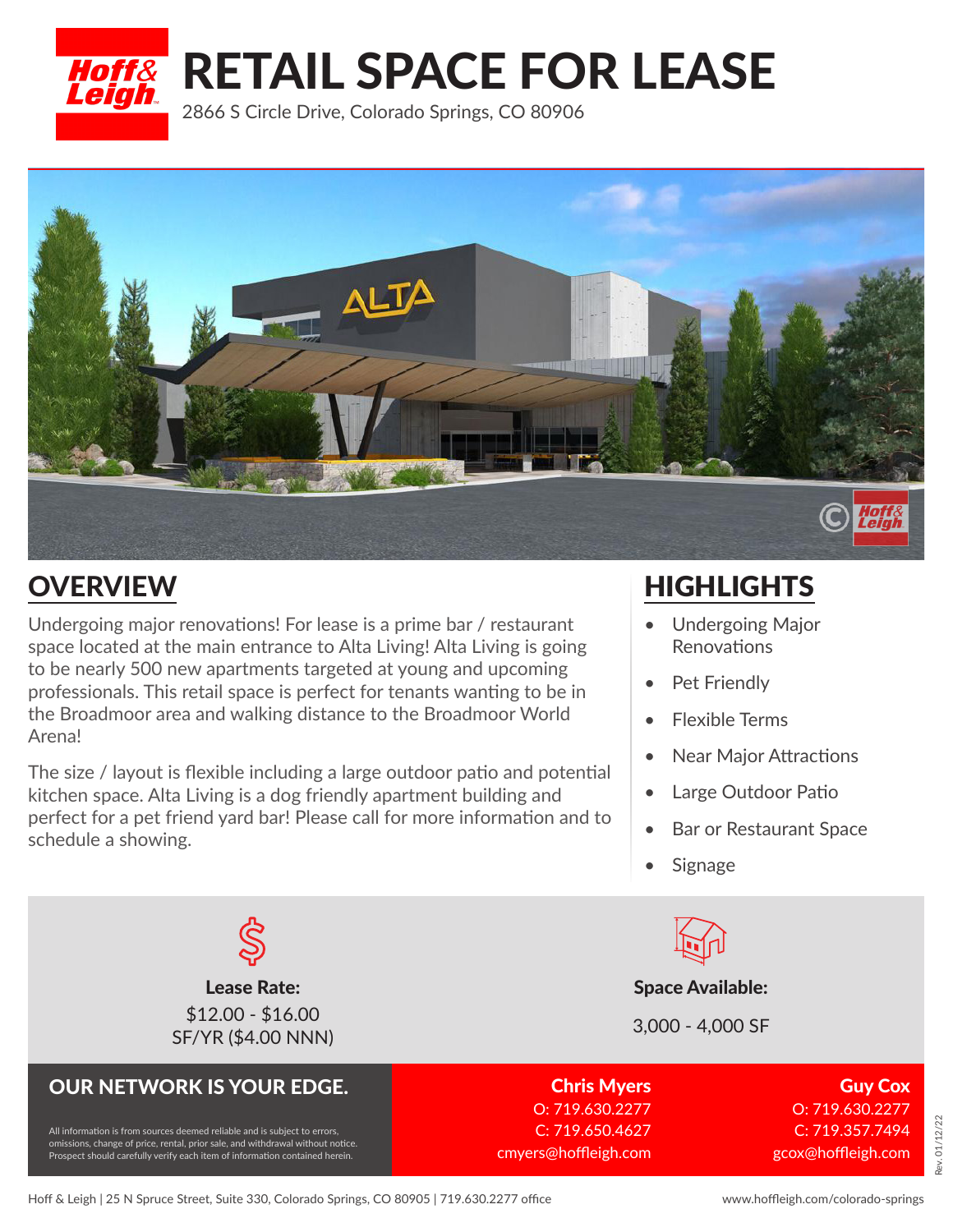

RETAIL SPACE FOR LEASE

2866 S Circle Drive, Colorado Springs, CO 80906



# TRAFFIC COUNT

| <b>Cross street</b> | Traffic 1 | <b>Distance</b> | <b>Phillip</b><br>85<br><b>W.Umtall SP</b><br>Galley Rd<br>24<br>Colorado |
|---------------------|-----------|-----------------|---------------------------------------------------------------------------|
| Janitell Rd         | 33,505    | 0.0             |                                                                           |
| S Cir Dr            | 11,722    | 0.0             | 24                                                                        |
| Janitell Rd         | 37,408    | 0.1             | AIB                                                                       |
| S Cir Dr            | 10,347    | 0.1             | $\mathbb{B}^{\mathfrak{g}}$<br><b>Stratmoo</b><br>m.<br>[21]              |
| Janitell Rd         | 34,800    | 0.2             | $\boxed{85}$<br>Fontaine Blvd                                             |

### OUR NETWORK IS YOUR EDGE. Chris Myers

 $\delta$ formation is from sources deemed reliable and is subject to errors, sions, change of price, rental, prior sale, and withdrawal without notice Prospect should carefully verify each item of information contained herein.

O: 719.630.2277 C: 719.650.4627 cmyers@hoffleigh.com

Guy Cox O: 719.630.2277 C: 719.357.7494 gcox@hoffleigh.com